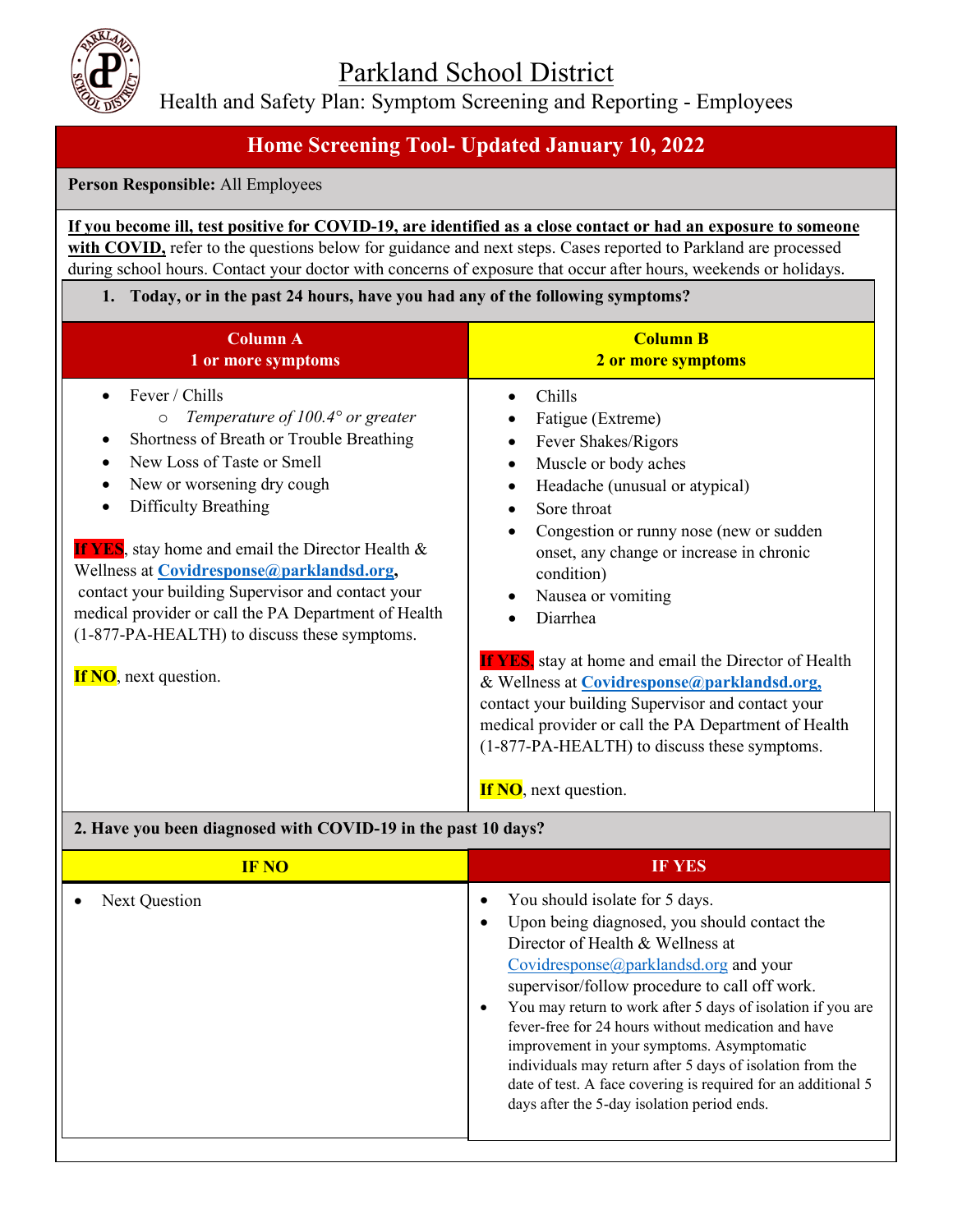

# Parkland School District

Health and Safety Plan: Symptom Screening and Reporting - Employees

| 3. Have you received the COVID-19 vaccine in the past three days? |                                                                                 |  |
|-------------------------------------------------------------------|---------------------------------------------------------------------------------|--|
| <b>IF NO</b>                                                      | <b>IF YES</b>                                                                   |  |
| Next Question                                                     | If you are fever free for 24 hours without medication,<br>you may come to work. |  |

### **4. Are you currently living with or caring for someone who has been diagnosed with COVID-19 in the past 14 days?**

|                                                                                                                                                                                                                                                                                                                                                                  | <b>IF YES</b>                                                                                                                                                                                                                                                                                                                                                                                                                |
|------------------------------------------------------------------------------------------------------------------------------------------------------------------------------------------------------------------------------------------------------------------------------------------------------------------------------------------------------------------|------------------------------------------------------------------------------------------------------------------------------------------------------------------------------------------------------------------------------------------------------------------------------------------------------------------------------------------------------------------------------------------------------------------------------|
| Are you fully vaccinated? 18 and up are considered fully vaccinated for<br>COVID-19 $\geq$ 2 weeks after they have received the second dose in a 2-<br>dose series (Pfizer or Moderna) or $\geq$ 2 weeks after they have received a<br>single-dose vaccine (Johnson & Johnson [J&J] / Janssen) AND have<br>received the booster.                                 |                                                                                                                                                                                                                                                                                                                                                                                                                              |
| <b>IF NO</b>                                                                                                                                                                                                                                                                                                                                                     | <b>IF YES</b>                                                                                                                                                                                                                                                                                                                                                                                                                |
| Have you had COVID-19 in<br>the last 3 months?<br><b>IF NO</b><br>Stay home. Email the Director<br>of Health and Wellness at<br>Covidresponse@parklandsd.org With<br>your name, building, and best<br>number you can be reached.<br>You should receive a call back<br>by 1:00 p.m. of the next school<br>day. If you do not, call your<br>building school nurse. | You may come to work.<br>٠<br>Continue to self-monitor<br>$\bullet$<br>for 14 days.<br>Wear a mask.<br>$\bullet$<br>The recommendation is<br>$\bullet$<br>to test 5 days after last<br>contact. If positive, stay<br>home, and call/email<br>Covidresponse@parklandsd.org<br>• If you develop symptoms,<br>stay home, and call your<br>PCP and email the Director<br>of Health & Wellness at<br>Covidresponse@parklandsd.org |
|                                                                                                                                                                                                                                                                                                                                                                  |                                                                                                                                                                                                                                                                                                                                                                                                                              |

| 5. Have you been deemed a "close contact" by PSD or PA DOH and must quarantine? |                                                                                                                                                                                                                                                                                                                                                                                                                                                             |
|---------------------------------------------------------------------------------|-------------------------------------------------------------------------------------------------------------------------------------------------------------------------------------------------------------------------------------------------------------------------------------------------------------------------------------------------------------------------------------------------------------------------------------------------------------|
| <b>IF NO</b>                                                                    | <b>IF YES</b>                                                                                                                                                                                                                                                                                                                                                                                                                                               |
| Have a wonderful day at work!                                                   | <b>Do not</b> attend work or any other in-person PSD Activity.<br>$\bullet$<br>Email the Director of Health & Wellness at<br>$\bullet$<br>$Covidresponse(\omega)$ parklandsd.org to discuss next steps and<br>return to school.<br>If anyone in your household has been identified as a Close<br>$\bullet$<br>Contact, you may still come to work if fully vaccinated and<br>asymptomatic. Should you develop symptoms, stay home and<br>follow question 1. |